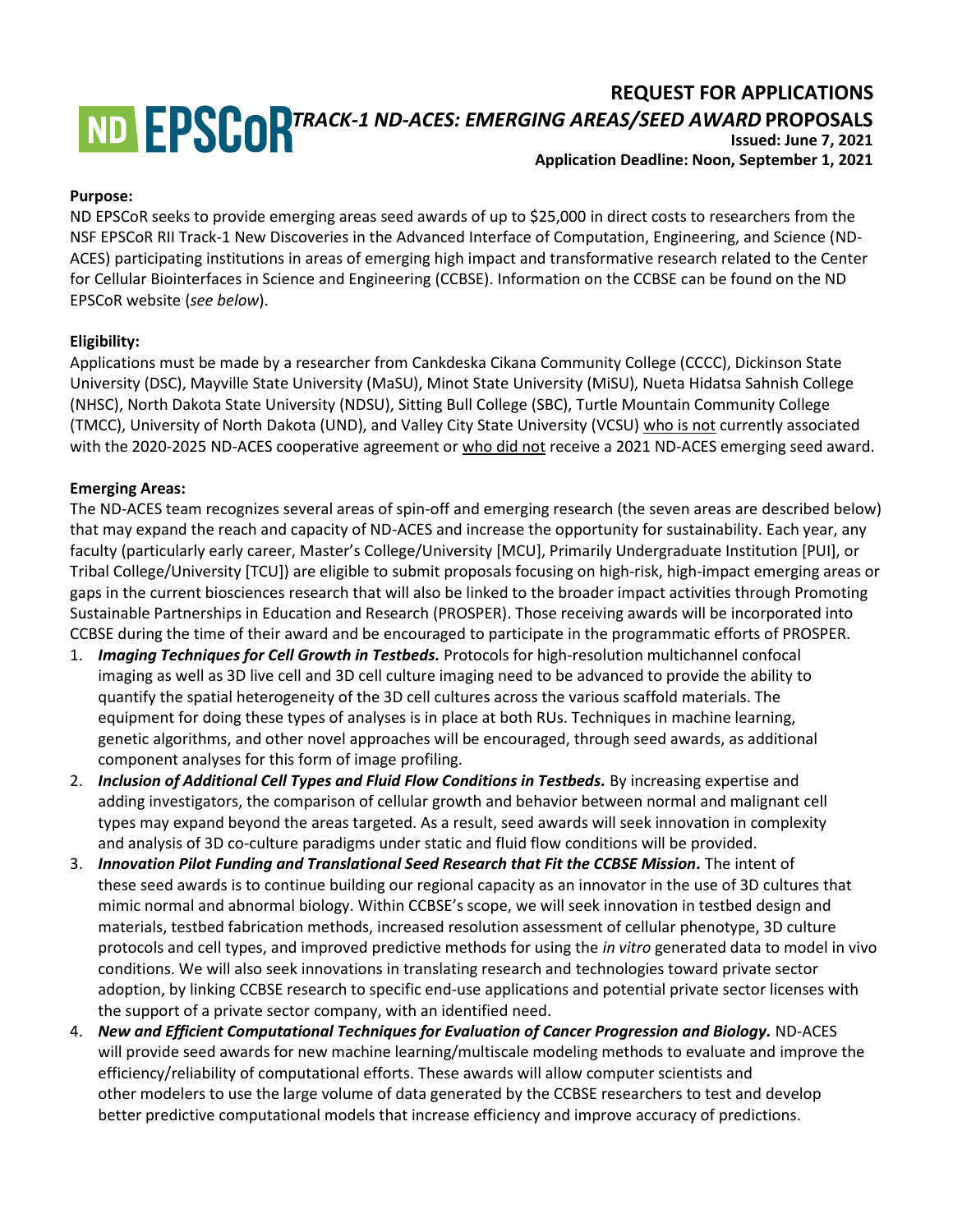- 5. *Multimedia Art Modules for Explaining CCBSE Science.* Art exhibits, videos, or visual elements that build upon the research visualization work of this project may attract a wide audience, thereby informing public perceptions of ND-ACES research. Seed awards will be provided for developing modules, videos, displays, etc. that are educational, informative, and geared toward the general public; particularly K-12. The products will be evaluated for use by ND EPSCoR in its outreach and communicating science efforts.
- 6. *New Biomaterials in Tissue Engineering and Advanced Manufacturing of Biomaterials.* While nanoclay-, synthetic-, and biopolymer-based scaffolds are the primary focus of CCBSE research, additional material systems as well as manufacturing methodologies for novel tissue engineering based scaffolds are of importance to the overall effort. New materials that include biobased polymers as well as novel 3D bioprinting methods, or innovative designs of various nanocarriers for specific delivery of stimuli to 3D cultures or tissue microenvironments will also be sought for emerging areas grants.
- 7. *Novel Biobased Specialty Crop Extracts for Anticancer Therapy Applications. Using 3D cancer testbeds* made from nanoclay and other bone mimetic scaffolds, ND-ACES will pursue the screening of various specialty crop-derived compounds for effectiveness in therapeutic applications and in reducing or eliminating cancer stemness. This translational area will target new links with ND's agricultural sector.

## **Primary evaluation criteria**. *(Priority will be given to early career faculty at NDSU/UND or MCU, PUI, or TCU from the participating institutions listed above).*

Primary evaluation criteria from the CCBSE Leads will include potential for:

- 1. Linking of the ongoing ND-ACES CCBSE efforts through intellectual merit related to computational modeling to garner an improved interdisciplinary understanding of biological and engineered materials biointerfaces, expand expertise in novel cellular growth and analysis paradigms for mimicking the *in vivo* environment, and development or use of cyber-enabled discovery and innovation.
- 2. Enhancing broader impacts of the ND ND-ACES RII Track-1 project elements of PROSPER: education and workforce development; broadening participation, partnerships and collaborations, and communication and dissemination. (see ND EPSCoR website).
- 3. Submitting competitive research proposals to the NSF during the award or shortly thereafter.

## **Allowable expenses (the total of up to \$25K in expenditures is for direct costs. F&A expenses will be added to these NSF RII Track-1 dollars):**

- 1. Faculty salary (up to ½ month of summer salary, but not to exceed \$5,000) plus related fringe benefits;
- 2. Student salary and related fringe benefits;
- 3. Research supplies (including minor equipment);
- 4. Core facility or recharge center fees;
- 5. Domestic travel up to \$2,000 (i.e. to collaborating institutions or field study sites, or for conference presentation).

Capitalized equipment, visiting scholars/researchers, and post docs are not allowed under this award.

### **Application Requirements:**

*Electronic submission:* Submit items in the order as listed in the checklist below as ONE submission in a single PDF file t[o ndepscor@ndus.edu.](mailto:ndepscor@ndus.edu) In the subject line, please indicate: *Track-1: Emerging Areas Seed Award Application.*

## **Checklist of Requirements:**

- 1. ND EPSCoR Cover page [https://www.ndepscor.ndus.edu/fileadmin/ndus/ndepscor/SeedAwards/CovSheetNDACESEmergingandSeed2](https://www.ndepscor.ndus.edu/fileadmin/ndus/ndepscor/SeedAwards/CovSheetNDACESEmergingandSeed2021.pdf) [021.pdf](https://www.ndepscor.ndus.edu/fileadmin/ndus/ndepscor/SeedAwards/CovSheetNDACESEmergingandSeed2021.pdf)
- 2. Executive Summary One-page limit.
- 3. Project Description: No more than four (4) double-spaced pages, font no smaller than 10. Required sections: 1) Introduction, 2) Proposed research, 3) Nature of collaborative fit between the ND-ACES CCBSE, 4) Incorporation of potential ties to ND-ACES PROSPER elements, and 5) Anticipated results.